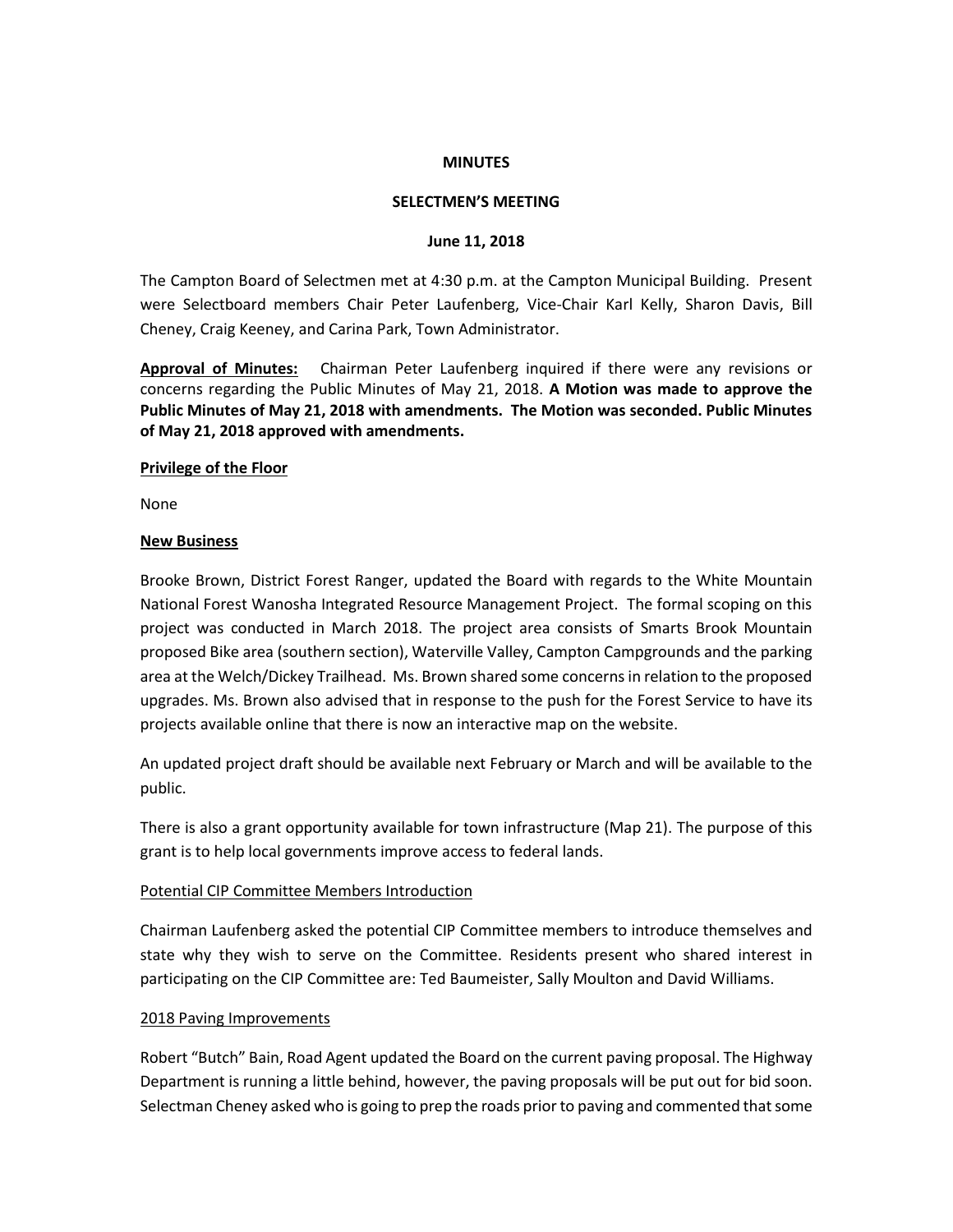of the sand needs to be removed. Butch responded that the Highway crew will be removing the sand and doing the ditch work, although, Butch will need to find out what is going on with Time Warner/Spectrum cable lines prior to ditching.

Carina mentioned Butch will also receive quotes from the paving contractors in regards to the front of the fire station. The plan is to remove the concrete, excavate and either pave or replace the concrete. Issues that could arise are driving over the concrete before it can cure and having to park the emergency vehicles in the back.

Vice Chair Kelly asked about Depot St. and the current drainage issues. He expressed he would like to have this taken care of although he feels the entrance to Southmayd Rd. is in bad shape (going in to the post office) and that Southmayd Rd. sees far more traffic than Depot St. does.

Chairman Laufenberg questioned if the Board felt that Depot or Southmayd was more of a priority. Selectman Davis stated she feels Butch should plan on repairing Depot St. this year as this would give the Select Board more time to discuss plans for Southmayd Rd.

Butch also informed the Board that several additional responses have been received to the help wanted ads for the two open highway positions. Selectman Davis recommended that the interviewing process be started as soon as possible.

The Select Board praised Butch for the work done on Bumps Flat Rd. and that it was a great improvement.

# Chief Defosses - CTFD Proposed Building Improvements

Fire Chief Dan Defosses shared his priority list in regards to improvements to the Fire Station with the Select Board along with quotes for the replacement of the roof, which is his first priority.

Chief Defosses explained that the companies contacted were not comfortable with simply replacing the screws and preferred to replace the roof in total.

The lowest quote received was from Drew's Affordable Metal Roofing. Drew's would pull off the existing roof and replace with the same material. The quote price is \$17,995. The contractor would subcontract out replacing the soffits for approx. \$7,000

Next quote was from Mask Construction who recommended GAF shingles which have a lifetime warranty. Mask's quote came in at \$43,200 for a standing seam metal roof.

The last quote from Forever Metal Roof was quoted at \$43,500 for a standing seam metal roof.

His second priority is the replacement of the concrete at the fire truck doors entrances in front of the station and paving on the south side of the Fire Station where the trailer is parked. Porter Paving quoted the job at \$10,000; East Coast Foundation quoted (just concrete being poured, prepping would be done by another contractor)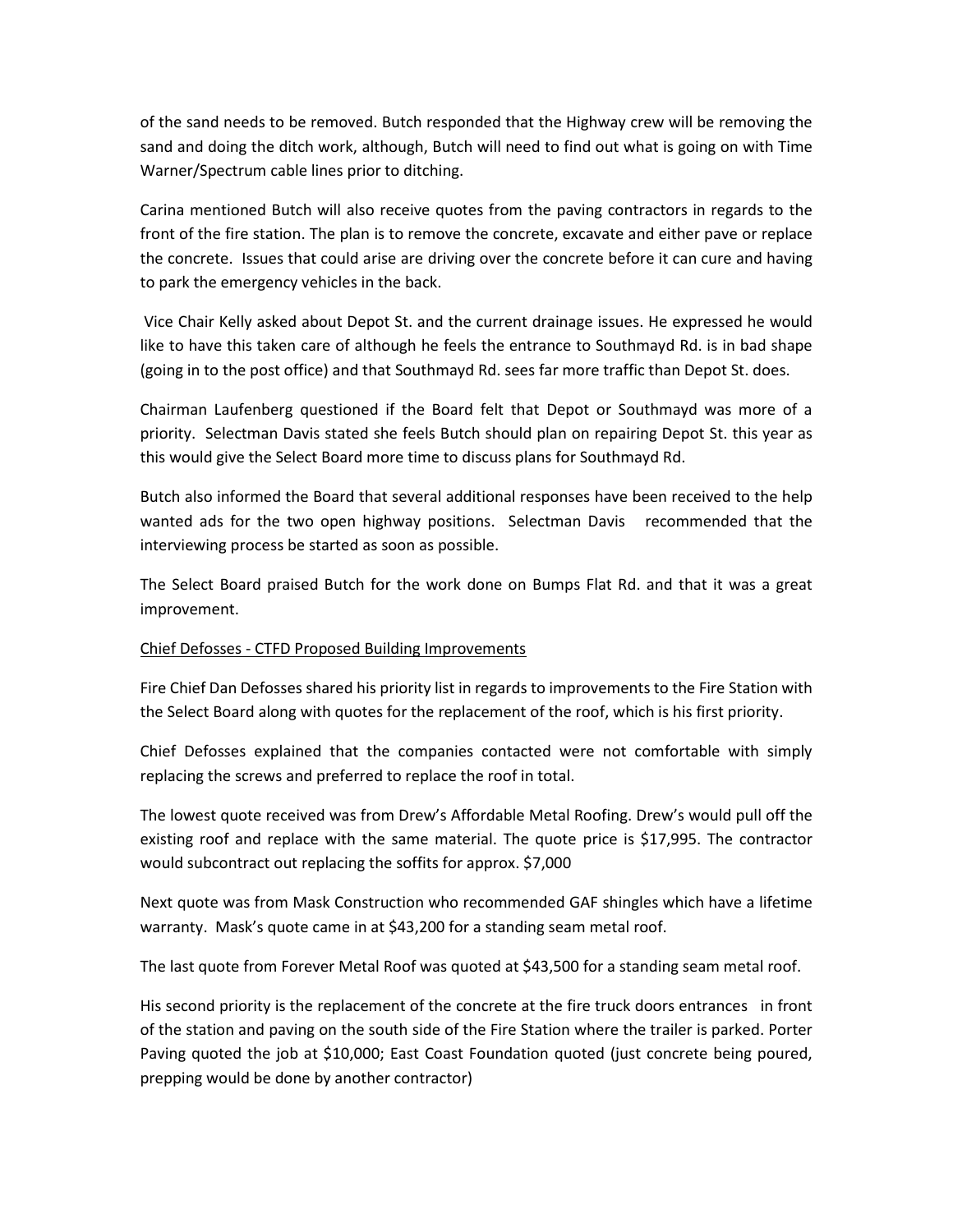Selectman Davis made a motion to hire Mask Construction to do the roof project for the quote of \$52,865. Chair Laufenberg asked Carina to make a note to discuss sharing of fire station building improvement costs at the next fire meeting.

Discussion ensued on how to take care of the leaking around the chimney as well as any possible damage done to the roof which can't be seen. The Board also discussed lowering the "hose tower" while the work is being done on the roof.

The Board agreed to a standing seam metal roof and to set aside funds to explore/repair any damage to the closest in the Chief's office.

Discussion ensued on what option would be the most effective for the truck entrances into the fire station. It was agreed concrete is the best option.

The Select Board agreed that an RFP should be created for the work to be performed at the fire station. Selectman Davis withdrew her earlier motion.

The Board discussed how the roof was originally constructed and using capital reserve funds to cover the roof replacement costs.

# **Correspondence**

Carina informed the Board that the Board has been contacted by Sabourn and Tower Surveying about installing a new septic system at the Lougee property on Pulsifer Road. Mr. Lougee's well is believed to be in the town's right-of-way. DES requires a letter from the town acknowledging the town knows where the well is and that the Town knows it is being used by Mr. Lougee. DES will not sign the permit until a letter from the Board is received. It was noted that the well has been in use since the 1970s.

Chair Laufenberg is concerned with what might happen if the well becomes contaminated in the future.

Selectman Davis is concerned about liability as well and suggested having the Lougee's release the town from any liability in case of future problems, and would like to see the property owner get an easement from the town that addressed liability.

Selectman Cheney stated he knows of many wells that have a protective radius that fall within the town's right-of-way throughout the town.

Carina will report back to Sabourn and Tower Surveying with regards to the letter and the Board's request for a release of liability by the property owner.

**FEMA Funds**: Carina informed the Board that the Town should be receiving the first round of funds from FEMA (regarding the storm from July 2017). She asked the Board if they would like to hold a public hearing to accept the funds. The funds are considered unanticipated revenue and if a public hearing is held than the monies could be used this year for additional projects if needed.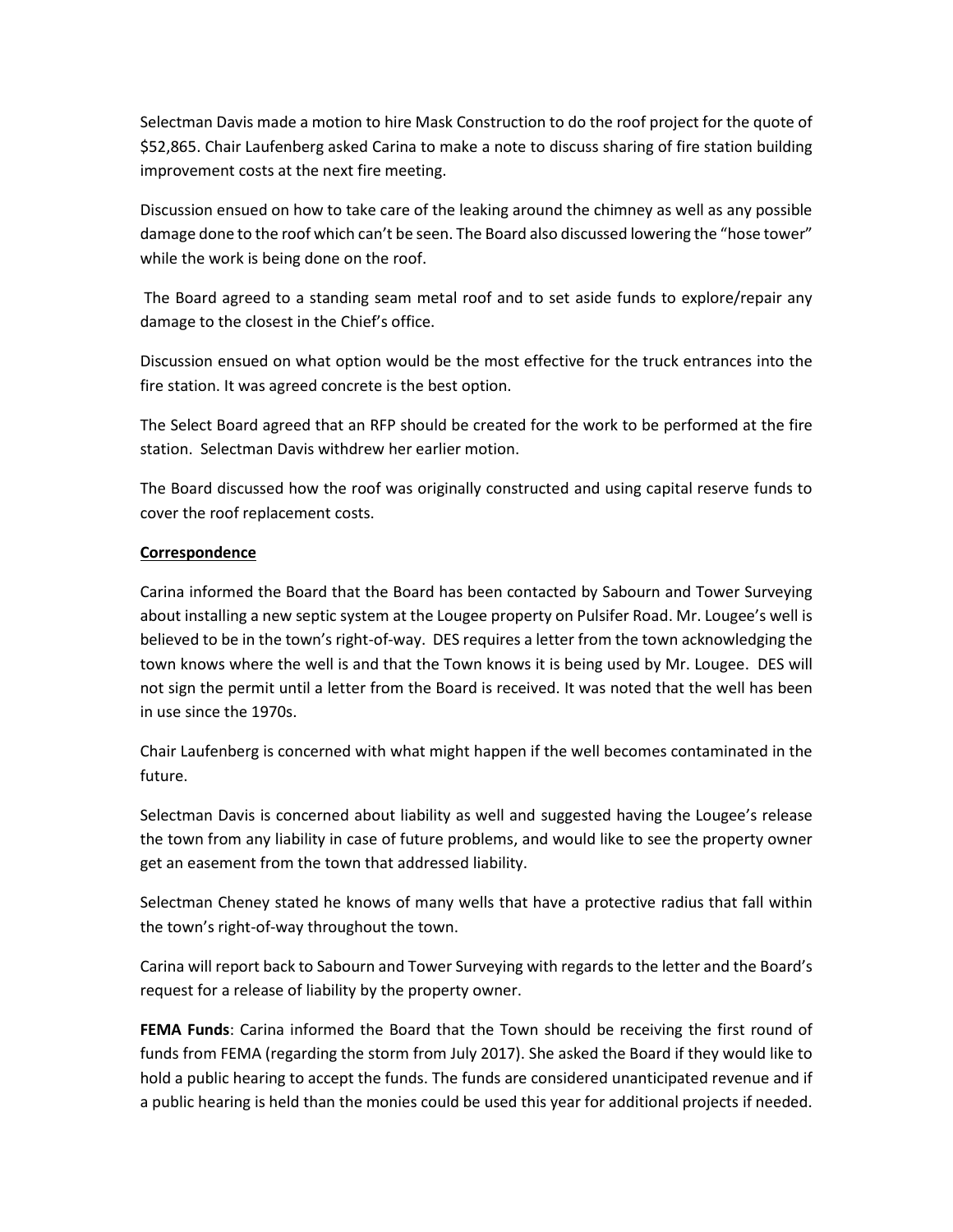If the Board does not hold a public hearing the Town will have to wait until the 2019 town meeting in order to re-appropriate the funds back into the gravel capital reserve fund. The first amount is roughly \$37,000.

The Select Board agreed to hold a public hearing and Carina will get the process started.

Discussion ensued on how to utilize the funds. Selectman Kelly expressed he would like to return the funds to the gravel capital reserve fund which is where the monies came from originally. Carina replied if that is what the Board wants to do than there is no need for a public hearing.

Chair Laufenberg stated he would still recommend holding a public hearing to allow for flexibility if needed, with the intention for the funds to go back into the gravel capital reserve. There will be a need for a second public hearing for the next amount due to come in from the October storm.

**Beebe River follow up**: Carina has not yet heard back from the Town attorneys. Carina suggested that with the second quarter invoice billing that the property owners be invited to meet with the Select Board at an upcoming meeting. At that time, the Board can address with the owners the proposed agreement with the Homeowners Association. The Board is in agreement and invitations will go out with the invoices as recommended.

Selectman Kelly asked if the Beebe River residents were part of the homeowner's association. Carina replied she did not know.

**Personnel items:** Carina reported she spoke with Selectmen Laufenberg and Keeney about bringing payroll in-house rather than outsourcing payroll beginning January 2019. Discussion ensued regarding moving to a bi-weekly payroll and the consensus of the employees in regards to the bi-weekly payments. The Board discussed the potential scrutiny/difficulty from employees once brought in-house; if payroll continues to be outsourced there is less opportunity to be questioned. Carina agreed with this assessment.

Selectman Davis recommended moving to a bi-weekly payroll starting January 2019 but keeping the payroll outsourced. The cost to do this is roughly \$5,500/year. The town would need to purchase software to process payroll in-house properly and the work load would increase significantly with bringing the fire department payroll processing into the Selectmen's office as well.

Carina will consult with the payroll company on going biweekly.

Carina will send out a memo stating that starting January 2019 that payroll will be biweekly. The Board agreed to wait on the possibility of having payroll done in-house. Meanwhile, Carina will check out payroll software programs.

**Vacation Requests**: In the past, the Dept. Head vacation requests went through the Town Administrator. Chair Laufenberg suggested that the Dept. Heads' vacation requests now go through the Select Board. Chair Laufenberg expressed he feels the Board should know about Dept.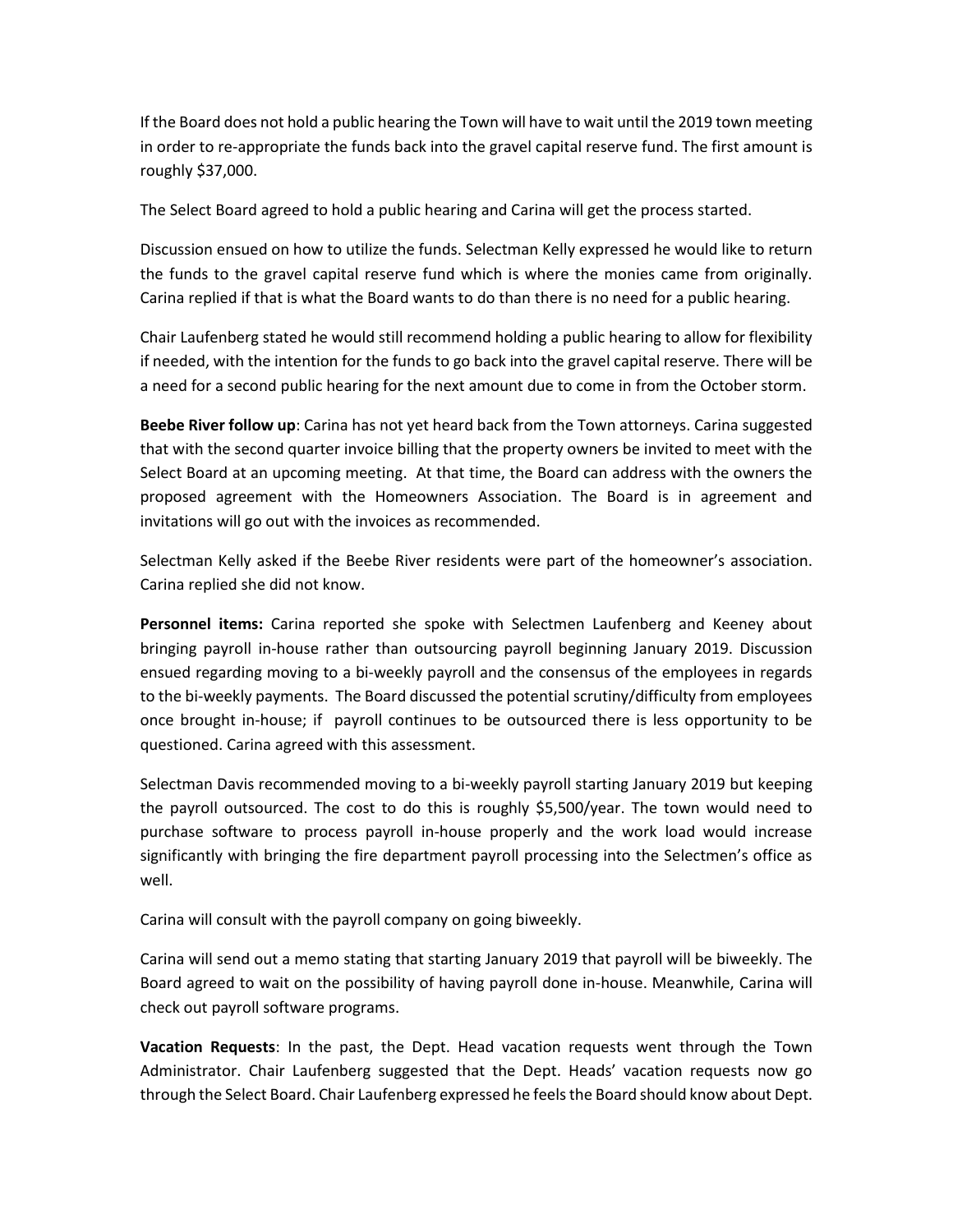Head planned vacations and should review those requests Carina agreed to draft a memo and the Board will discuss this again at the next meeting.

Speed Limit Amendment: Carina shared a speed limit amendment Chief Warn gave her. This stemmed from a complaint on Bog Road's speed limit and the lack of speed limit signs. Discussion ensued on the list of roads where the Chief would like to see more speed limit signs. The Board agreed to table the proposed amendment at this time.

Taxes: Carina shared an updated tax agreement spreadsheet for review.

The eleven Six Flag Mobile Home properties that had been reassessed as suggested by Town Counsel are all valued well under \$10,000. Carina asked the Board at what price point are mobile homes going to be deemed valueless. If Six Flags (or any mobile home park) wants to demolish a property that has been abandoned, the procedure moving forward will be that the Mobile Home Park owners must show a Writ of Possession, and if under the amount set by the Select Board, the town would issue a demolition permit, and the back taxes would be abated. The ideal result would be a tax-paying mobile home could then be placed on the vacant lot. Selectman Davis made a motion to set the value at \$10,000. Motion seconded by Selectman Keeney. Motion passes unanimously. Carina added if the mobile home park wishes to tear these homes down they can. The town cannot hold the Mobile Home Park owners hostage for unpaid taxes but hopefully this will help to develop a system to be followed in the future.

Cable Franchise Agreement: Charter Communications would like to renew their cable franchise agreement. Carina suggested holding off on signing until Mr. Reed can meet with the Select Board and the Road Agent. Discussion ensued regarding the previous agreement never being signed. It was agreed to hold off on signing the agreement for now.

Donahue Electric has been in communication with the light manufacturer in regards to the lights on the Blair Covered Bridge. The manufacturer will be sending 14 new lights soon. The lights will be clear white lights rather than having the amber glow.

Carina informed the Select Board that her office gets address verification requests from the Tax Collector on a regular basis. The Avitar Tax Collector program located in the Tax Collector's office is able to access the exact information that the Selectmen's Assessing program has on file with a click of a button. She feels the process of sending and receiving the requests back and forth between the two offices is a waste of time and resources as both offices have access to the same information. She is going to inform the Tax Collector's office that the Selectmen's office will no longer respond to the address verification requests.

Chair Laufenberg shared a letter he received in regards to the Beckett School/Owl St. incident and mentioning there have been other incidences. Carina advised the Board that there is going to be a meeting regarding this incident on Wednesday June  $13<sup>th</sup>$  at 7:00pm.

**In Public Session, a Motion was made to go into Non-Public Session under RSA 91-A: 3, II (**c**) regarding a tax agreement. The Motion was seconded and with a roll call vote: Selectman**